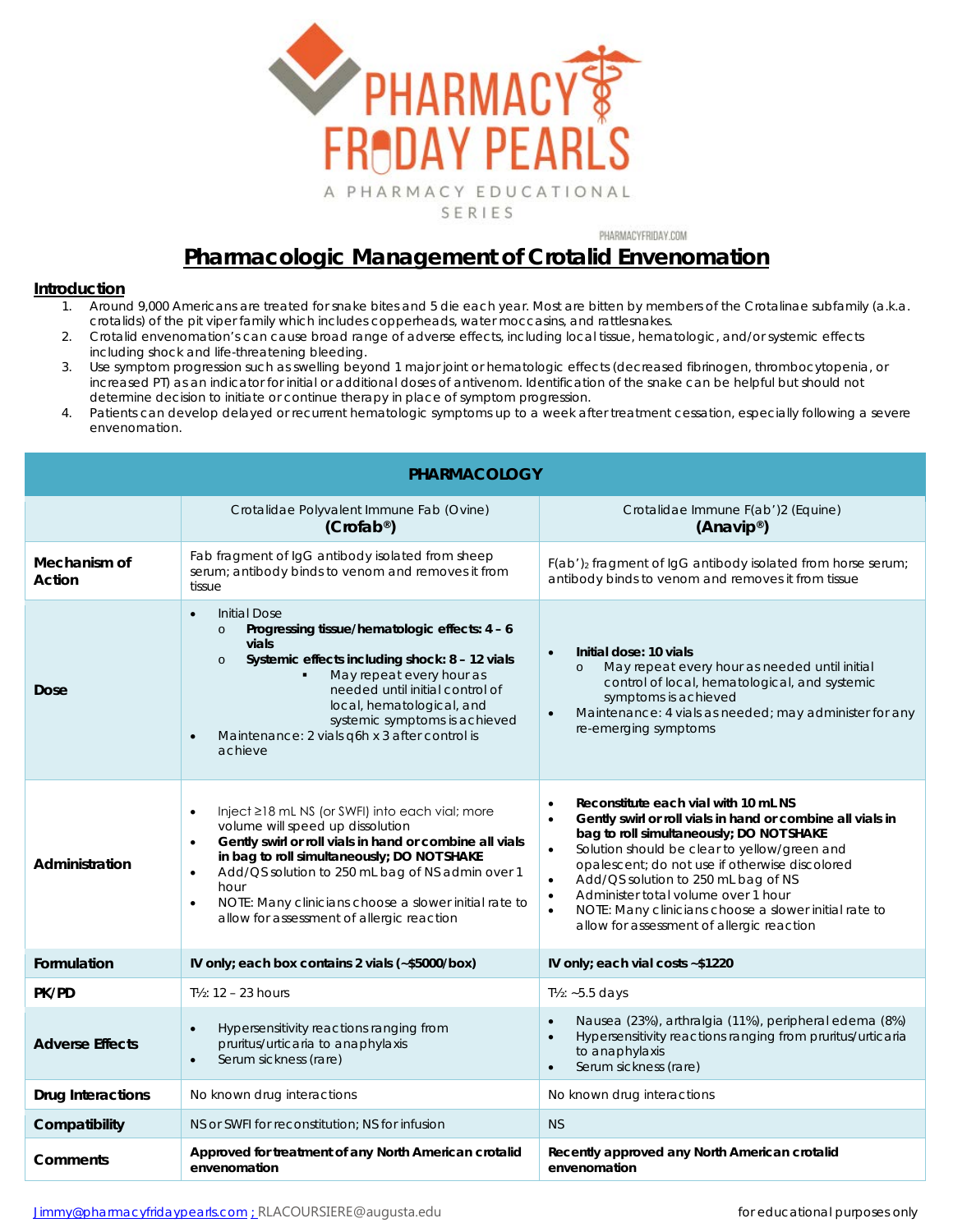| <b>Overview of Evidence</b> |                                                                         |                                                                                                                                                       |                                                                                                                                                                                                                                                                                     |  |  |
|-----------------------------|-------------------------------------------------------------------------|-------------------------------------------------------------------------------------------------------------------------------------------------------|-------------------------------------------------------------------------------------------------------------------------------------------------------------------------------------------------------------------------------------------------------------------------------------|--|--|
| Author, year                | Design/ sample size                                                     | Intervention & Comparison                                                                                                                             | Outcome                                                                                                                                                                                                                                                                             |  |  |
| Dart RC,<br>1997            | Prospective, multicenter trial<br>$(n = 11)$                            | Patients received 4 vials of Crofab® for<br>initial control of symptoms following<br>minimal or moderate crotalid<br>envenomation                     | Ten of 11 patients were deemed to<br>have a clinical response and<br>reduction in snakebite severity score;<br>one patient required 4 addition vials                                                                                                                                |  |  |
| Dart RC,<br>2001            | Multicenter, randomized,<br>prospective, open-label trial<br>$(n = 31)$ | Initial 6 vials of Crofab® patients were<br>randomized to receive either 2 vials<br>PRN vs 2 vials Q6h x 18 hours                                     | No statistical difference between<br>groups in snakebite severity score;<br>Overall severity was reduced from<br>4.35 to 2.39 ( $p < 0.001$ )                                                                                                                                       |  |  |
| Boyer LV,<br>2013           | Phase 2, RCT for rattlesnake<br>bites in Tuscon, AZ<br>$(n = 12)$       | Crofab <sup>®</sup> vs Anavip <sup>®</sup> for reduction in<br>serum venom levels at various pre-<br>defined times following crotalid<br>envenomation | Venom levels were insignificantly<br>lower following initial control in the<br>Crofab® group, but significantly lower<br>following maintenance and during<br>follow-up in the Anavip <sup>®</sup> group ( $p =$<br>$0.004$ );<br>No difference between groups in<br>safety outcomes |  |  |
| Bush SP,<br>2015            | RCT at 18 sites in the US<br>$(n = 123)$                                | Crofab® vs Anavip® for the prevention<br>of late coagulopathy following crotalid<br>envenomation                                                      | More patients in the Crofab® group vs<br>the Anavip group ® experienced late<br>coagulopathy versus<br>29.7% vs 10.3%<br>$\bullet$<br>$p < 0.05$ , NNT = 5                                                                                                                          |  |  |
| Gerardo CJ,<br>2017         | RCT in 18 ED in the US<br>$(n = 74)$                                    | Crofab <sup>®</sup> versus placebo to measure<br>limb function 14 days after<br>envenomation using Patient-Specific<br><b>Functional Scale</b>        | Crofab reduced limb disability<br>measured by the Patient-Specific<br>Functional Scale 14 days after<br>copperhead envenomation.<br>8.6 in the treatment group vs 7.4<br>$\bullet$<br>in the control group (95% CI 0.1 -<br>$2.3$ ; $p = 0.04$ )                                    |  |  |
| Gerardo CJ,<br>2020         | Post-hoc analysis<br>$(N=21)$                                           | Group 1: Anavip 10 Vials + Anavip 4<br>vials $q6 \times 3$<br>Group 2: Anavip 10 vials + Placebo<br>Group 3: Crofab 5 vials + 2 vials q6h x 3         | In Copperhead bites (n=21) there<br>was no difference between Anavip®<br>and Crofab® in<br>Time to achieve initials<br>$\circ$<br>control<br>Patient requiring PRN or<br>$\circ$<br>unscheduled doses                                                                               |  |  |

## **Conclusions**

- *Crofab*® and *Anavip*® seem to be comparable for initial symptom control, although due to the longer half-life, *Anavip*® may have a larger role in prevention of late-onset or recurrent coagulopathy.
- Each health-system will likely need to make a formulary decision on which agent to use. This decision should be based on which snake species are endemic to that region, preparation time, agent costs, and the prevalence of recurring coagulopathy in their patient population.